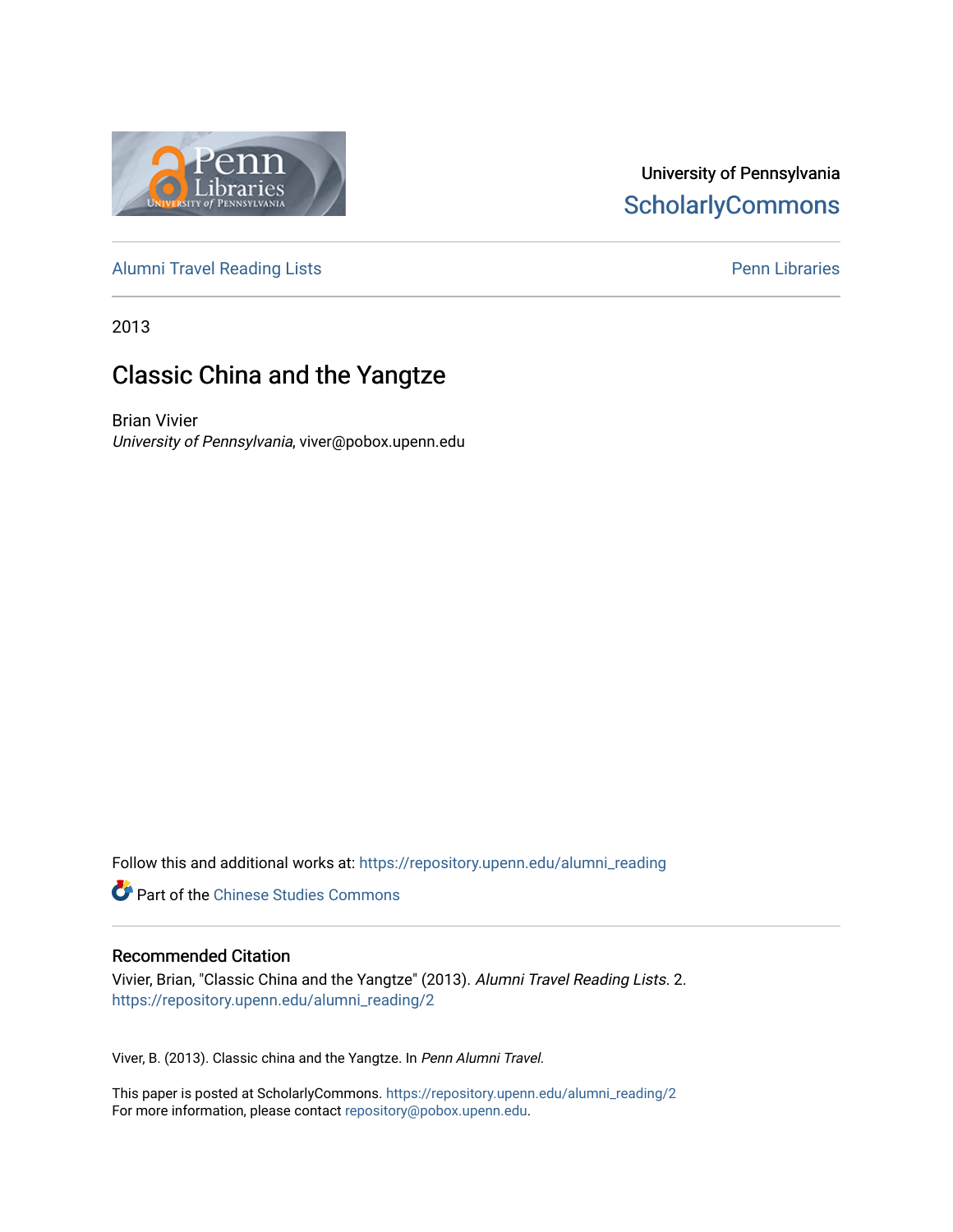# Classic China and the Yangtze

### Abstract

Suggested readings for the Penn Alumni Travel event in China. See the Library Guide for this bibliography [here](http://guides.library.upenn.edu/aecontent.php?pid=507381&sid=4194752).

Keywords china, yangtze, travel, alumni, penn, reading, recommendations

**Disciplines** Chinese Studies

#### **Comments**

Viver, B. (2013). Classic china and the Yangtze. In Penn Alumni Travel.